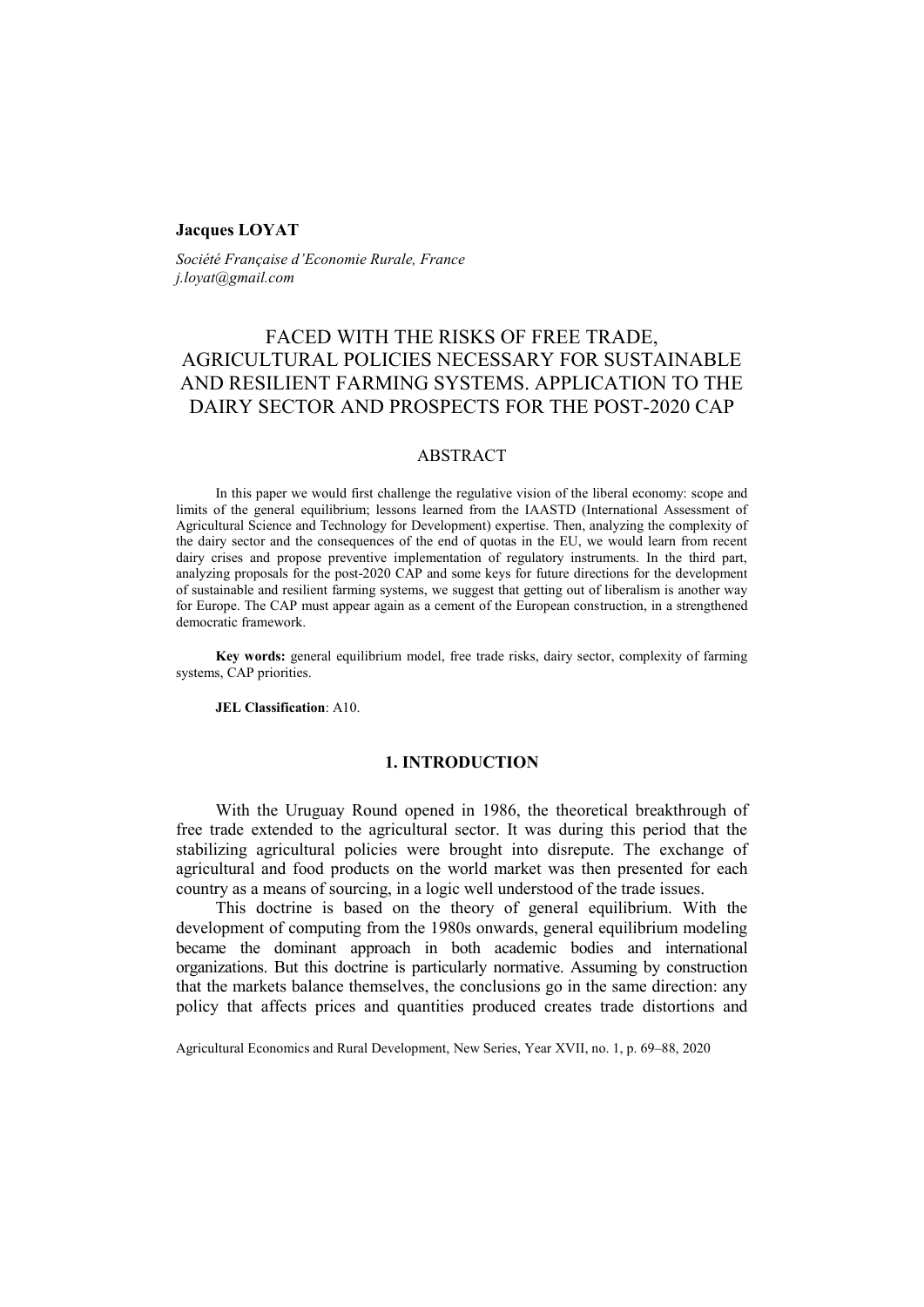results in a loss of welfare for society as a whole. The only way to abolish this loss is to return to a competitive situation, since markets alone are likely to achieve an optimal general equilibrium.

This theoretical model is the representation of a world that does not exist in reality. In particular, it does not represent economic development, the time required for production processes, profit as the motor of accumulation. And it does not integrate the complexity of agricultural systems, any of the sources of instability in agricultural markets, or the constraints for sustainable and resilient agriculture.

# **2. MATERIAL AND METHOD**

This article relies on a critical review of materials and publications on the different topics covered and it is the result of a commitment as expert within agricultural policy evaluation institutions and platforms. In this regard, we can mention: the expertise IAASTD (International Assessment of Agricultural Knowledge, Science and Technology for Development); the Center for European Studies in Strasbourg; the CIRAD (Centre International de Recherche Agronomique pour le Développement), being at the origin of a world agricultural observatory project, which is currently supported by FAO through the WAW (World Agriculture Watch) program; the Platform for Another CAP (Plateforme pour une autre PAC), a French inter-organization platform, constituting a common space for reflection and action, with a view to recasting the common agricultural policy.

### **3. RESULTS AND DISCUSSIONS**

# 3.1. TO CHALLENGE A REGULATIVE VISION OF THE LIBERAL ECONOMY

#### **3.1.1. General equilibrium model: scope and limits**

In the field of international trade, the belief in the superiority of free trade over any other trade policy goes back to the end of the eighteenth century. Trade and exchange appear as indispensable instruments to get out of feudal societies. David Ricardo's Theorem of Comparative Advantages in the 'The Principles of Political Economy and Taxation' contains an intention that is part of a recurrent search for a universal society in which nations would be linked by friendships. In Chapter VII, Ricardo states: "At the same time that the increase of the general mass of products everywhere spreads welfare, exchange binds all the nations of the civilized world together by the common knots of interest, by friendly relations, and makes a single and great human society."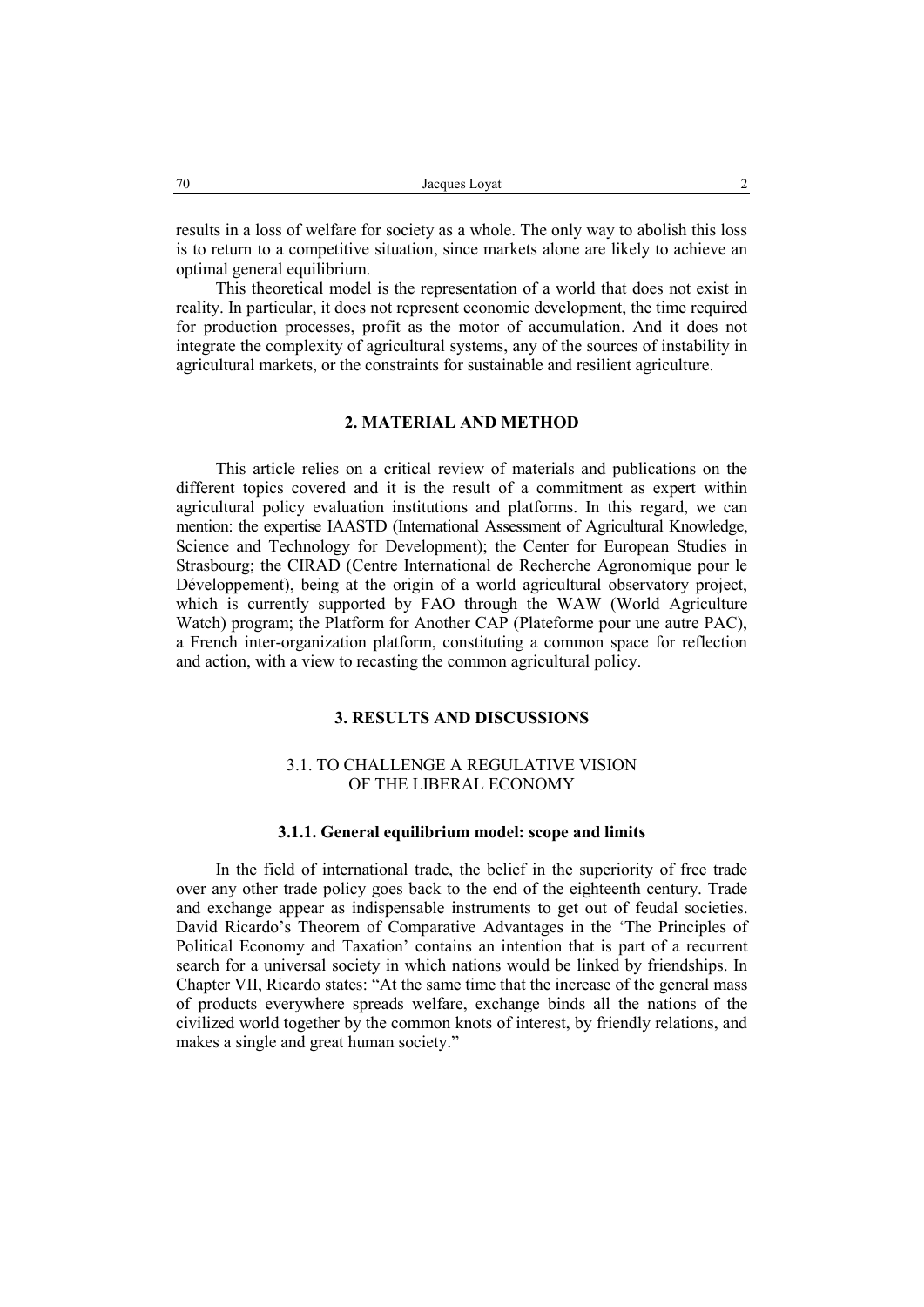With the Uruguay Round opened in 1986, the theoretical breakthrough of free trade extended to the agricultural sector. It was during this period that discredit was cast on stabilizing agricultural policies.

This doctrine is based on the general equilibrium theory of which Léon Walras is one of the principal initiators. With the development of computer science from the 1980s, general equilibrium modeling has become the dominant approach both in academic bodies and in international organizations. But this doctrine is particularly normative. Assuming by construction that the markets are self-balancing, the conclusions are always in the same direction: any policy that has effects on prices and quantities produced distorts trade and leads to a loss of welfare for society as a whole. The only way to eliminate this loss is to return to a competitive situation, markets alone being able to achieve an optimal overall balance.

This theoretical model is the representation of a world that does not exist in reality. In particular, it does not represent economic development, the time required for production processes, profit as the engine of accumulation. Above all, it does not include any sources of instability in agricultural markets.

### **A parenthesis, or the sign that everything is possible?**

In a September 2016 article, *The Trouble with Macroeconomics*, Nobel Prizewinning economist Paul Romer accuses his fellow macroeconomists of "using" mathematical models unrelated to the real world, similar to the religious rituals of clergy dedicated to the cult of the infallibility of economic theory (*Le Monde,* October 10, 2018).

The 2008 agricultural crisis acts as a reminder. Faced with the radical uncertainty it causes regarding the conditions of the food supply, several countries are questioning the public policy instruments to secure their food supply. This agricultural crisis includes the abrupt and sharp rise in prices of agricultural commodities in world markets and its impact on domestic supplies in some countries.

Drawing lessons from the 2008 crisis, Franck Galtier (2019) notes that a strain to free trade have exacerbated the crisis, but free trade cannot be the answer. In the face of rising international grain prices, some exporting countries have chosen to curb or block their exports in order to keep prices at a reasonable level in the domestic market. By reducing supply, these measures have exacerbated the rise in prices on international markets, which has led other countries to block their exports. There was a real "bubble" of export prohibitions on the rice and wheat markets. But from a food security point of view, in a free trade situation, when the international price increases, the price increases in the same proportion in all countries (with transport costs close), which from a global poverty point of view is not an optimal situation.

In the face of threats of political destabilization by importing countries and the risks of imported inflation, governments have often responded with appropriate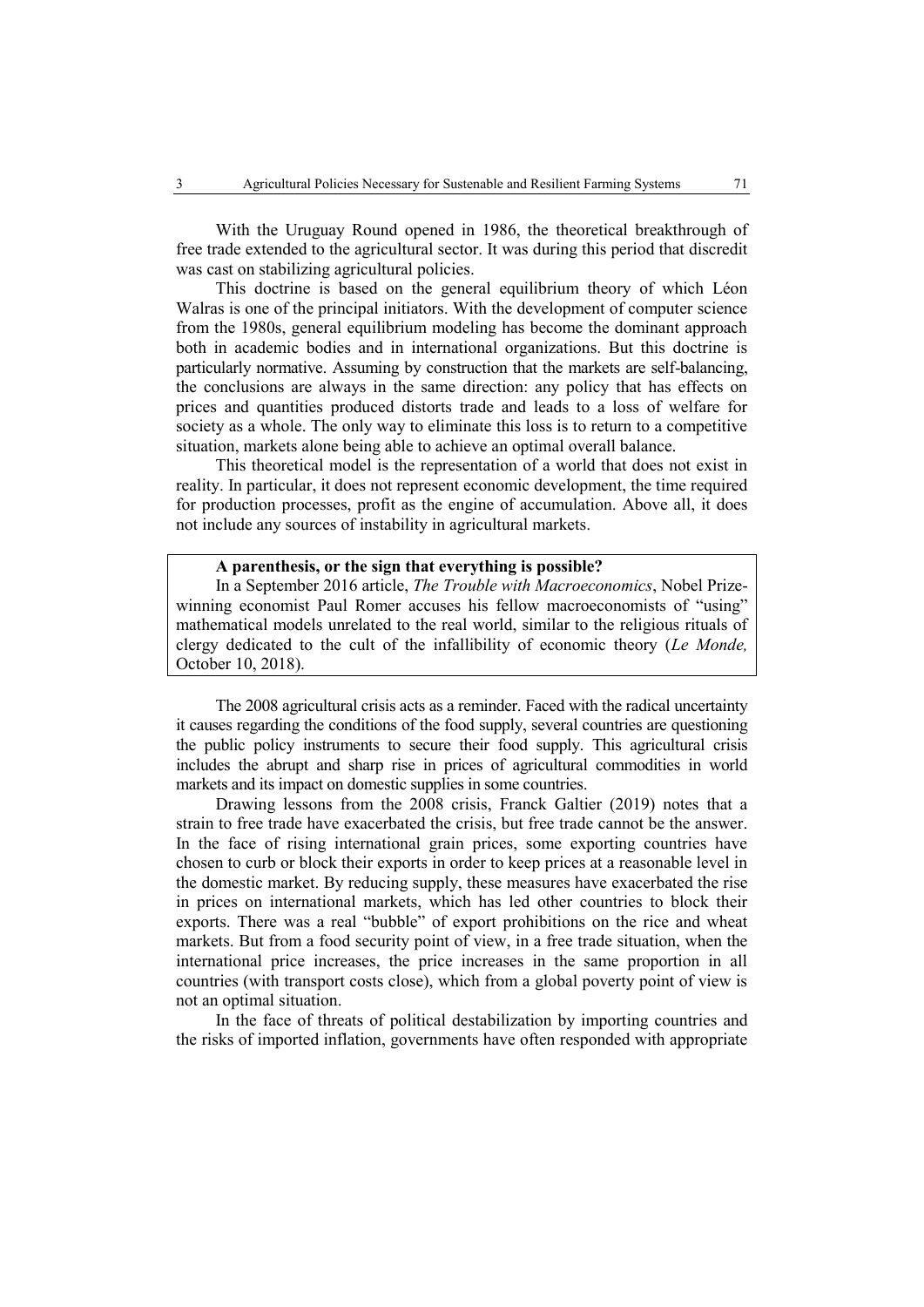policies to secure their food supply. These widely publicized decisions marked the resurgence of food security and food sovereignty in agricultural policy debates around the world.

*Reasons for calling into question a representation of agricultural markets based on the general equilibrium model.* The first reason is that many assumptions for a competitive equilibrium are not fulfilled: imperfections in the functioning of markets such as information asymmetry or non-atomicity make illusory any balance. In addition, the existence of climatic hazards, but also the increasing financialization of agricultural markets, can no longer be considered negligible.

The second reason is that this theoretical model cannot represent the diversity of agricultural economies. In an ideal competitive economy, agricultural prices are formed on the basis of production costs on marginal lands, those with the lowest level of productivity. Differential rents are created on more productive lands. But we can only note that on the world market, the opposite is happening. Market opening results in a price alignment of products from the most productive lands, whereas the models are based on the assumption that the price corresponds to the marginal production cost, that is to say the cost of production on the least productive lands. Since the world economy is not a competition economy in keeping with the theoretical model, this openness can be devastating for the less productive agricultures. Prices that are far too low cannot cover expenses and guarantee minimum remuneration to farming families. It concerns more than three billion people around the world.

The third reason is just as fundamental. In the imperfections of markets, it is necessary to add the existence of public goods for which there are neither international markets nor institutions capable of protecting the commons. This is the case with food security, landscapes or the protection of biodiversity. In the latter case, for example, the market does not seem able to ensure sufficient conservation of biodiversity by itself. Yet, according to a widely shared diagnosis, biodiversity is essential for the survival of humanity and agricultural biodiversity is a major component.

The influence of the general equilibrium doctrine on agricultural policy recommendations in major international institutions remains important despite the discredit created by the 2006–2007 price spikes that they had not anticipated. Alternative work seeking to model the many sources of instability in agricultural markets has also helped to alert the limits of general equilibrium models. Let's mention the work of Momagri (Mouvement pour une organisation mondiale de l'Agriculture) (Munier & Briand, 2012), as well as the work of Jean-Marc Boussard and his team (Gerard *et al*., 2007).

# **3.1.2. Lessons learned from the IAASTD expertise: the standard economic model and agriculture, options for action**

The International Assessment of Agricultural Science and Technology for Development (IAASTD) was an international participatory process for the evaluation of agricultural science and technology such as the MEA (Millennium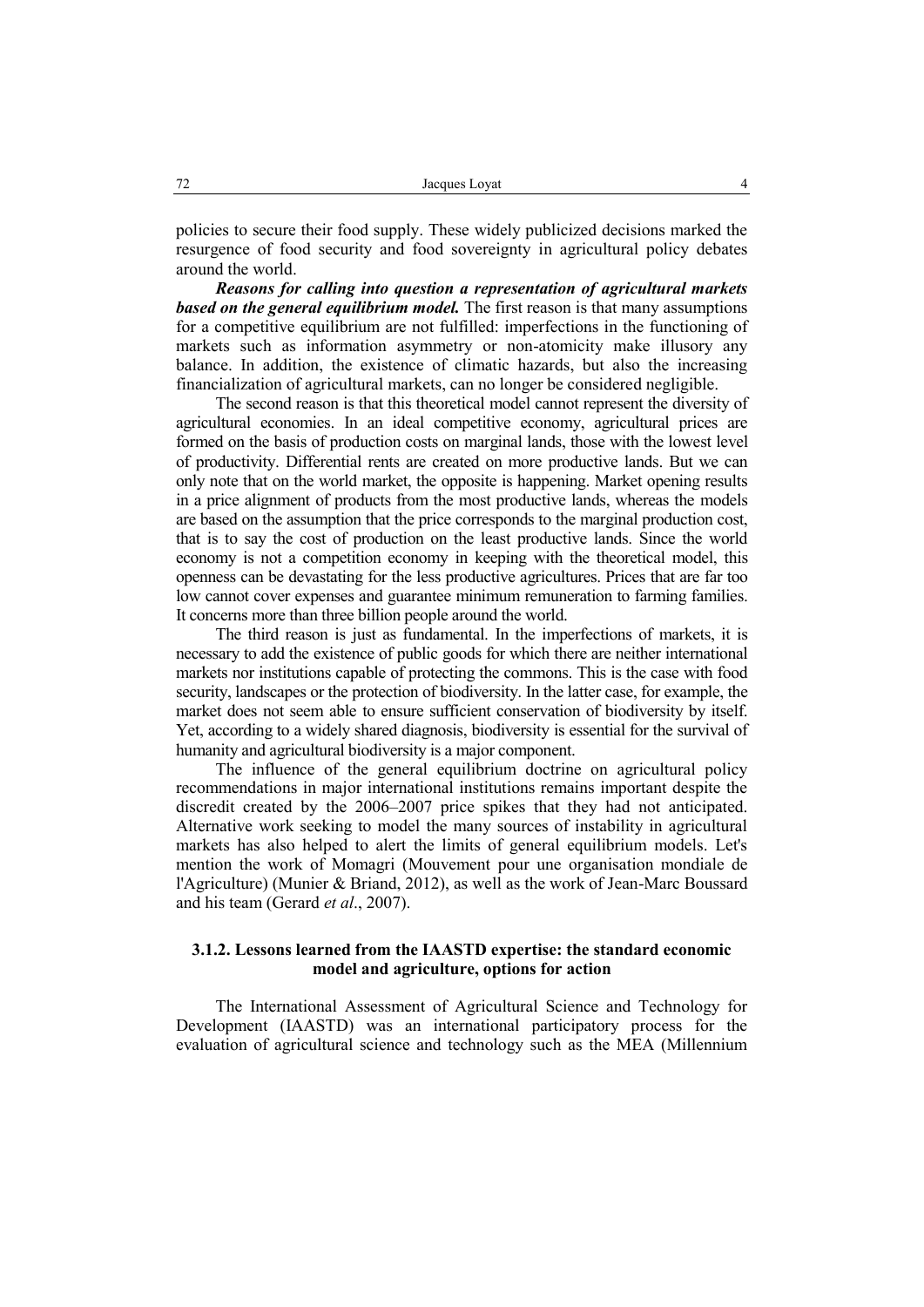Ecosystem Assessment) and the IPCC (Intergovernmental Panel on Climate Change). The idea of such an assessment was launched in August 2002 by the World Bank and FAO at the World Summit on Sustainable Development. IAASTD ended with an intergovernmental conference in Johannesburg in April 2008.

While recognizing the role of science and technology in substantially increasing agricultural production over the past five decades, the report stresses that productivity gains have not, on the one hand, benefited equally all regions and farmers in the world, and on the other hand, have often been accompanied by negative consequences for the environment, contributing to soil degradation, water and air pollution, and to the loss of biodiversity. Continued intensification as previously practiced is therefore considered "unsuitable for the future".

While affirming that we cannot continue as before, the report highlights three elements that underlie the new paradigm proposed and involve the reorientation of development approaches: the recognition of the multi-factorial nature of agricultural activity, the multiplicity of its functions (economic, social and environmental) and the diversity of technological innovation processes.

Thus, the agricultural development process must take into account the complexity of the functioning of agricultural systems as well as their diversity according to the socio-economic and cultural contexts and the specificities of ecosystems. It must be part of a comprehensive approach that takes into account the relationship between agriculture and the issues of poverty, hunger, human health, natural resource management and the environment. Production can no longer be considered in isolation.

The report also stresses the need to integrate different types of knowledge, especially local and traditional knowledge, into the process of scientific and technological innovation and a highly interactive conception of this process. Man must be put back at the heart of the process of innovation that cannot be conceived outside the surrounding social and institutional contexts.

In terms of public policies, the IAASTD calls for a major renewal. There are five major injunctions:

- 1.Put in place coherent public policies to meet both the objectives of sustainable agriculture development: to strike a balance between the use of natural resources, economic development and the maintenance of social and cultural values at different scales, to encourage collaboration with the private sector and NGOs.
- 2.Establish new property regimes that clearly define the access regime, user rights and property rights; identify factors facilitating the organization and implementation of these new regimes.
- 3.Develop new governance systems based on interactive networks at the local level; facilitate local governance using participatory approaches including different stakeholders.
- 4.Develop policies to remove farm and agro-business concentration incentives: anti-trust measures, better competition policies, stricter rules on social communication, and increased transparency in business transactions.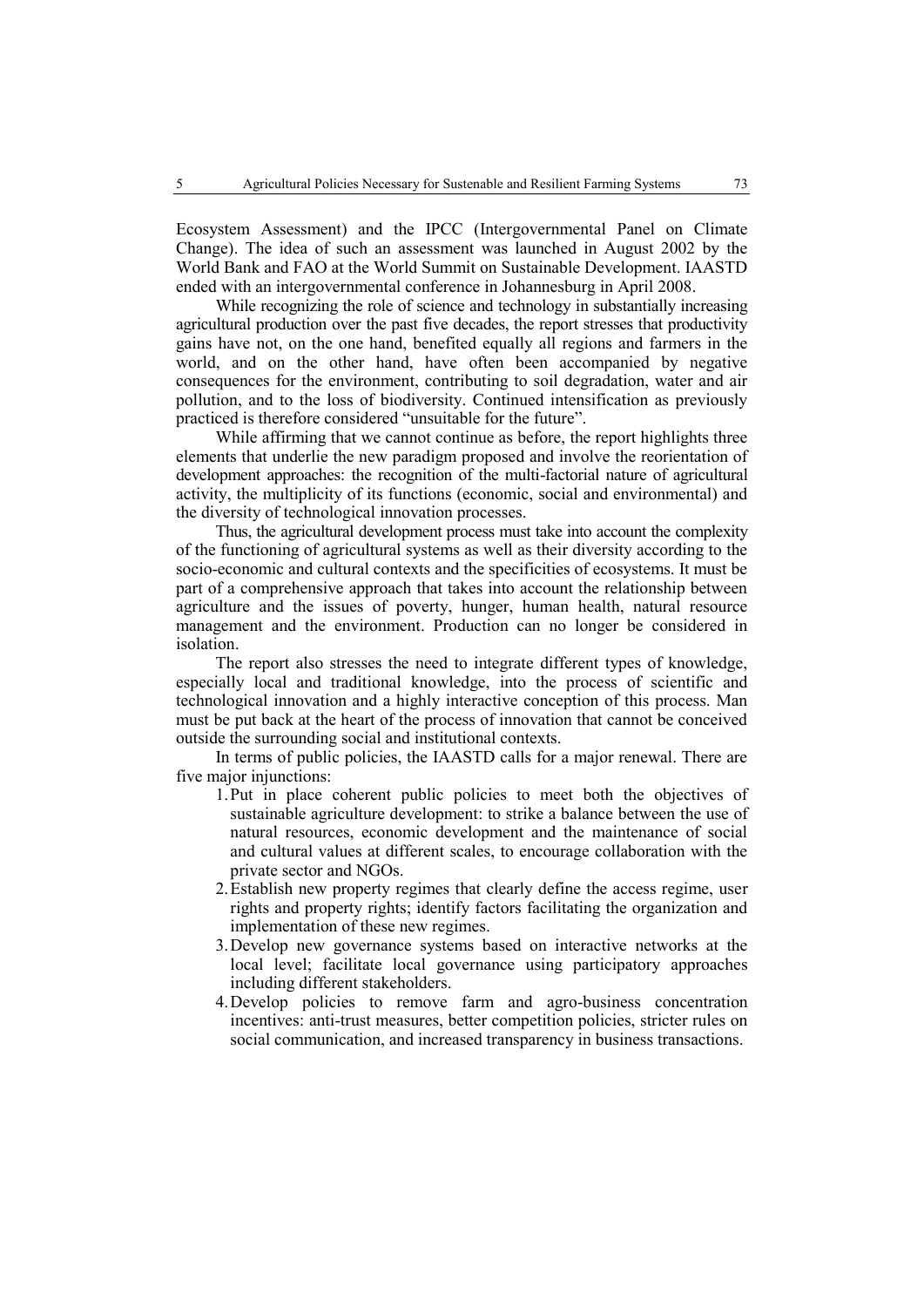5.Develop policies to internalize the environmental and social costs of agricultural production and remunerate agroecological services: develop financial instruments to discourage the use of environmentally harmful inputs and promote low-pollution farming practices, ecological management of watersheds and landscapes and carbon sequestration through agroforestry.

The IAASTD's public policy findings show the extent to which reducing the global governance of agriculture and food security to the precepts of free trade is an ideological approach. As indicated by Agriculture Strategies (2018), "Today, it is paradoxically the free market ideology based on the assumption of market efficiency that is the main risk to international trade because it prevents any pragmatic approach aimed at taking account of food security issues and the limitations of market price adjustment".

# 3.2. THE DAIRY CHAIN: FROM THE FARM TO THE INDUSTRY: THE PUZZLE OF REMOVING MILK QUOTAS

#### **3.2.1. The dairy sector. Quality and safety imperatives**

The quality of the milk depends on the health of the herds, the hygiene during milking, the storage conditions of the milk and the cleanliness of the farm and equipment. During the period of lactation, the milking takes place at regular hours, twice a day, 7 days a week and rhythm the daily life of the breeder all year long. European standards concerning the sanitary quality of milk on the farm are severe.

The milk delivered to the dairy must come from healthy animals. In daily contact with his flock, the farmer keeps a breeding register, a real sanitary, zootechnical and medical dashboard which includes: the presentation of the buildings and animals of the farm, the technical and veterinary supervision of the farm breeder, the moving of the animals and the health book of each of them.

Milk is a raw material that is transformed into a wide variety of products before being consumed. The dairy quality and sanitary safety chain is as valid for the farm as for the processing sites (650 in France).

Fragile food, milk can be contaminated at any time by microorganisms naturally present in nature or caused by human activities. Milk and dairy products are therefore subject to very strict regulations detailed in European Directives. To ensure compliance, the health authorities can perform controls at any time and anywhere in the chain. Companies are subject to an obligation not of means but of result: the products, when they leave the factory, must be irreproachable in terms of food safety.

#### **3.2.2. Europe: world leader in dairy production**

The European Union (EU) is the largest producer of milk and dairy products in the world, ahead of the United States. All Member States produce, with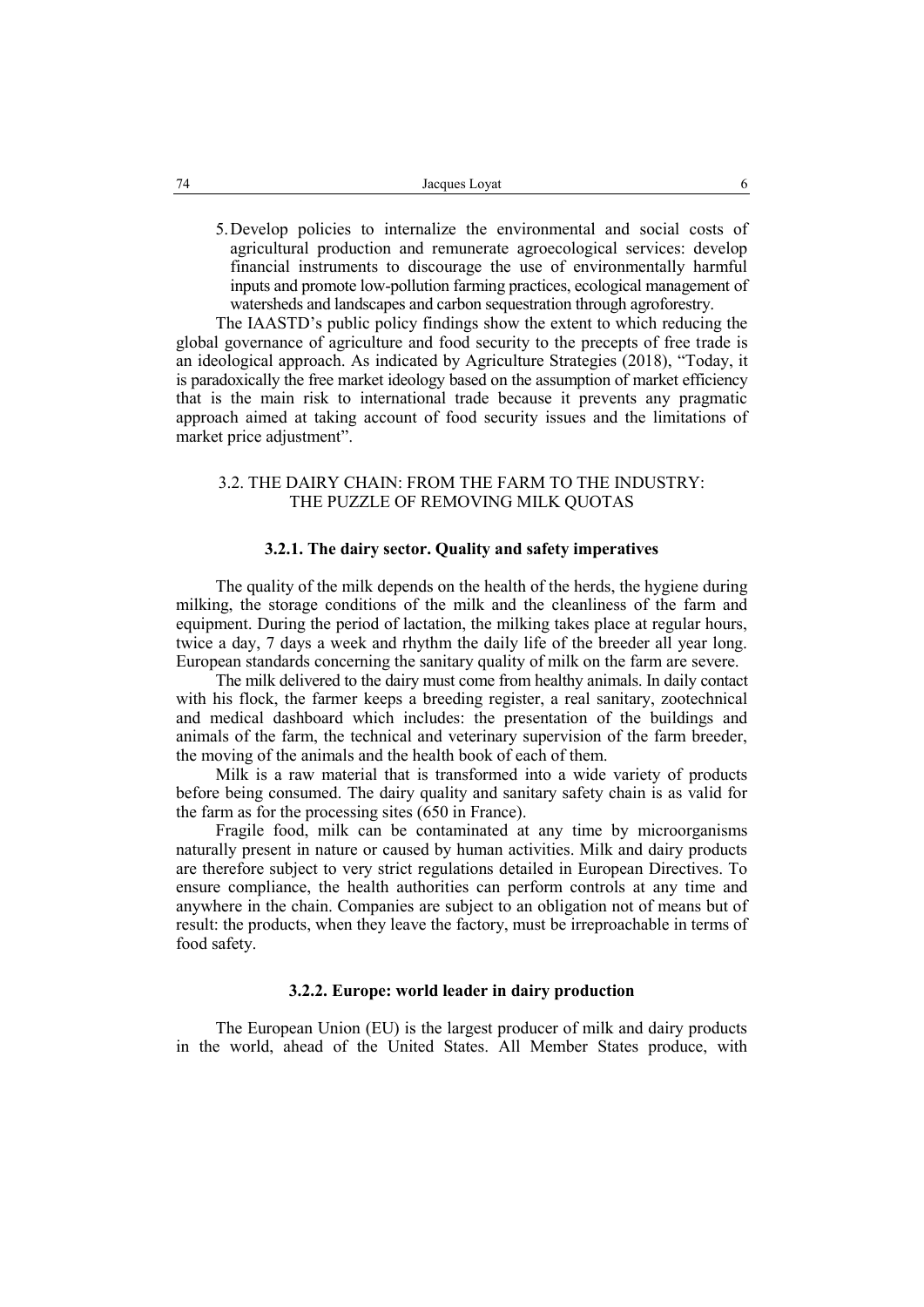Germany leading. In 2014, it made 21% of the European milk harvest. Next come France (17%), the United Kingdom (10%), the Netherlands (8%) and Italy (7%).

The EU's dairy herd has declined steadily in recent years as a result of increased yield per cow. In 2014, it was 23.6 million heads, spread over 610,000 dairy farms. The average number of cows per farm is very variable: it ranges from a hundred (Denmark, Cyprus) to 1.5 in Romania. The European average is between thirty and forty heads. Yields are on average around 6500 liters per cow, the undisputed champions in this respect being Denmark, Sweden and Finland (more than 8 000 liters / cow / year).

# **3.2.3. End of quotas: consequences in terms of market balances and distribution of production**

The milk quota system introduced by the CAP in the Member States of the European Union was abolished in 2015. This system consisted in quotas, country by country. The production volumes had been set up to solve the problem of excess production at European level. But a year after their elimination, many European farmers, facing an overproduction, source of a new collapse in purchase prices, plunged into crisis (Loyat, 2016).

The three-year period preceding the decision to abolish milk quotas (effective April 1, 2015) was characterized by a boom in external demand for dairy products, especially from China. Some producing countries were eager to overtake the quotas still in force. But in August 2014, Russia's embargo on imports of Western products, including agricultural products, suddenly dried up an important outlet for European cheeses. At the same time, China abruptly reduces its purchases of milk powder. In addition to this change in circumstances, weather conditions are beneficial for New Zealand, US and Australian herds, whose milk yields are increasing. The production levels take off then leading to a fall in the price of milk in autumn 2014. The increase in global demand expected by some is no longer at the rendezvous. But the European Union (EU) continues to liberalize the milk market while this downward price trend continues in 2015 and 2016.

Such an evolution questions the regulatory mechanisms of a sector which, after thirty years of quotas, is only subject to the laws of the market.

*Milk quotas or how to regulate an unstable market.* Milk quotas were set up in 1984 under the CAP, with the aim of stabilizing milk production by limiting surpluses.

*A structurally surplus sector.* Since its creation in 1968, the Common Market Organization, which regulates dairy products, worked to ensure a sustainable balance between supply and demand.

Until 1975, the incentive for the development of production is accompanied by safeguards measures to ensure sufficient outlets through the intervention purchase of butter and skimmed milk powder. This policy has a budgetary cost. In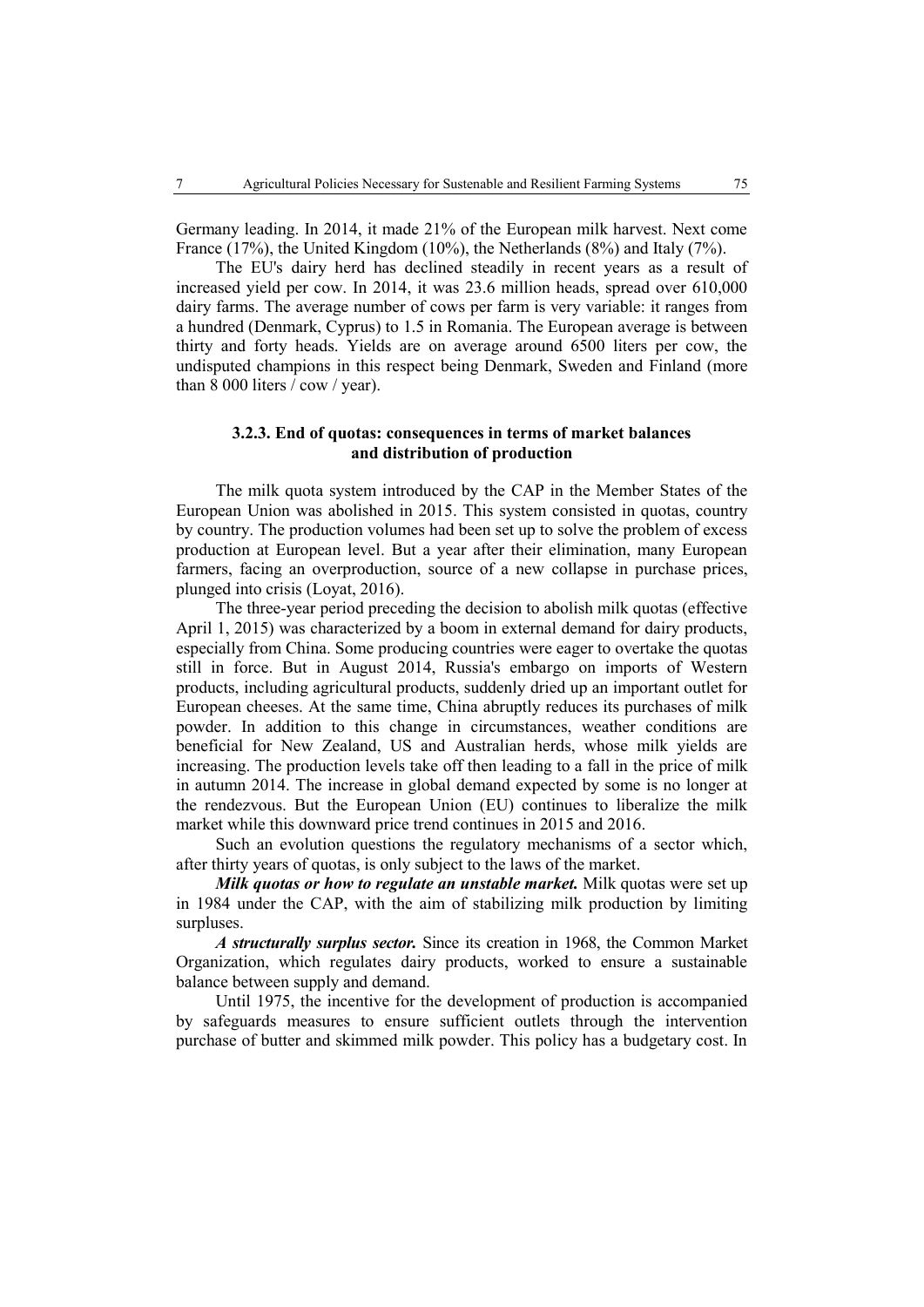addition to intervention stocks, there is private storage aid for butter and certain cheeses while subsidies are granted to guarantee certain outlets in the internal market.

The introduction of quotas in 1984 makes it possible to better take into account the market by controlling supply. The penalty for exceeding the quota is set at a rate such that no producer has an interest in producing more than the permitted standard. If the reference quantities allocated to it are exceeded, the producer (or dairy) must pay an additional levy equivalent to 100% of the target price for the milk.

In parallel with the introduction of milk quotas, public intervention for purchases of butter and skimmed milk powder is now limited. Until then, the intervention had been the main mechanism of market support with, as a consequence, the accumulation of public stocks which, at the end of 1986, amounted to 1,300,000 tons of butter and 800,000 tons of skimmed milk powder on a European scale. Finally, the Agricultural Council (which brings together the Ministers of Agriculture of the Member States) defines a destocking program for 1987 and 1988 covering around 1 million tons of butter (via a program of exceptional exports, particularly to USSR, use of butter for industrial purposes and for animal feed and consumers).

Milk production in the Community had continued to increase until the introduction of quotas in 1984, mainly because of the increased potential of the herds (genetic improvement combined with better use of food). While the milk quota system comes into effect, the yield per dairy cow continues to improve: from 4,440 kg per head in 1984 (EU-12 average), it has increased to 5,688 kg in 1999 (EU-15 average). Compliance with quotas, revised downwards several times since their introduction, was therefore only possible through the reduction of livestock numbers. Between 1984 and 1989, it was reduced by almost 20%, or nearly 5 million cows, or the equivalent of half of the US dairy herd.

*The end of quotas…* As of 2003, due to a price decrease, the quantity of milk delivered is below the set quotas, with a gap of -5% in 2013. Eight Member States still exceed their quotas: Germany, the Netherlands, Poland, Denmark, Austria, Ireland, Cyprus and Luxembourg.

In December 2014, the European dairy cow herd (23.6 million head) was slightly higher than in December 2013 (+0.4%). This trend, which had already occurred the year before, is to be attributed to the EU-15 countries, especially those in Northern Europe. A survey conducted in May 2015, confirms this capitalization phenomenon, which is explained by the significant growth in the number of breeding females in Ireland, the United Kingdom and the Netherlands.

At the same time, there is a decline in other major dairy countries (Germany, France, Poland) where, until then, the trend was mostly upward. These divergent developments reflect different national strategies for milk production in an increasingly difficult global context.

*... is accompanied by an increase in milk production in Northern Europe.*  On April 1, 2015, a new campaign will begin at European level without any production constraints. Despite an already difficult situation on the world market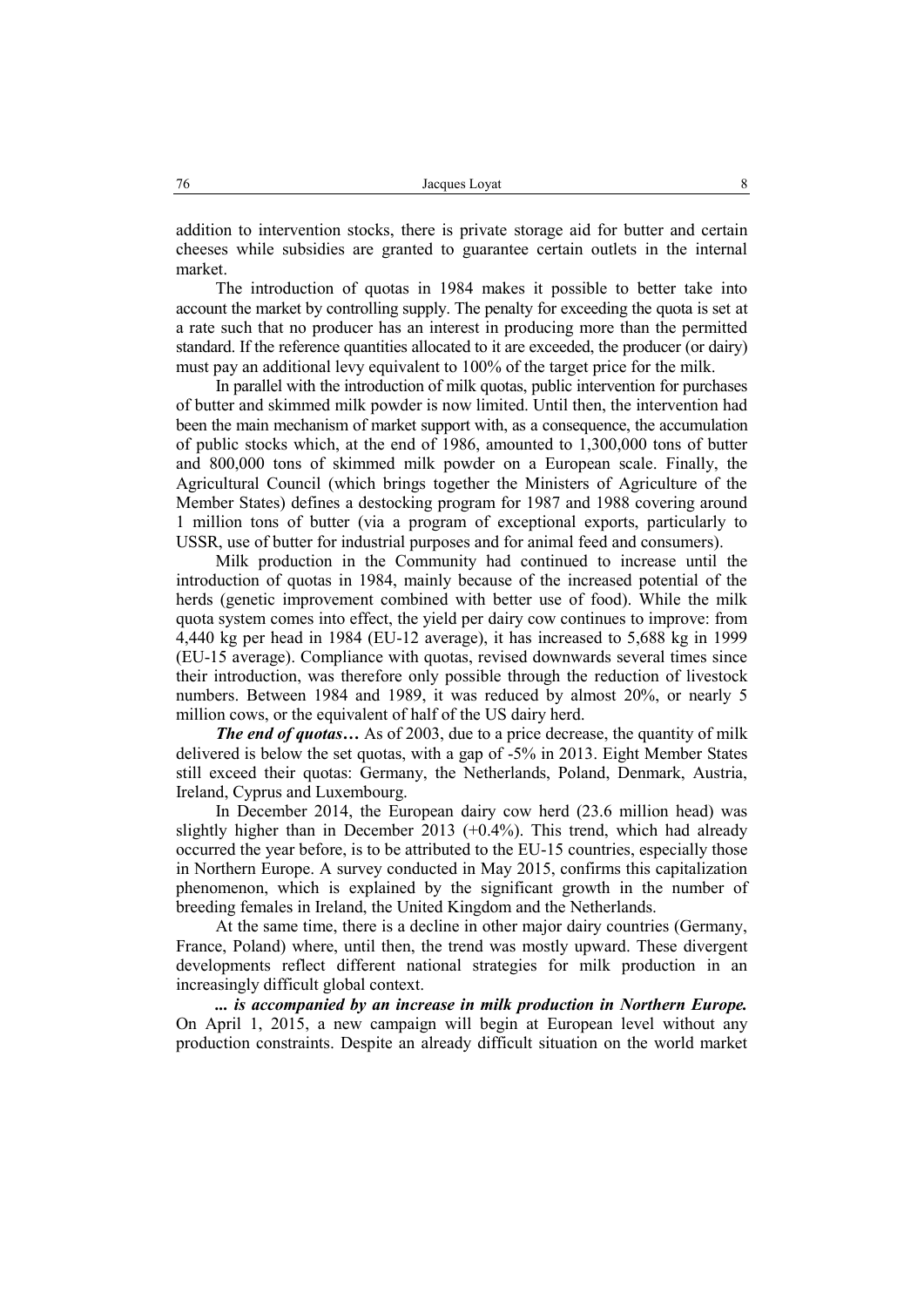for dairy products (supply too abundant / demand of major importers in decline), some Member States, starting with those in Northern Europe, choose to produce more and more, operators (the cooperatives) agreeing to collect all milk produced by dairy farmers.

Ireland, which does not hide its ambition to increase production in the long term, recorded a rise of 15.9% over the first eight months of the 2015–2016 campaign. Growth was also strong in the Netherlands (+9.1% over eight months), Belgium (+10.2%), Denmark (+4.1%) and, to a lesser extent, the United Kingdom (+3.1%). For their part, the two main European producing countries are trying to control their collect levels: over the first eight months of the season, Germany stabilizes its own (-0.1%) while France only records a very slight growth of around 1%, particularly in view of the limitation of the quantities of milk fixed in the contracts binding the producers to the private dairies.

To note the existence of very different strategies between the cooperatives who promised to collect all the milk and the private firms that have led producers to slow down their production. This is particularly the case in France where private firms and cooperatives share about half of the dairy production each.

*... causes a drop in the price of milk.* These different production choices were made in the context of a general drop in the price of milk paid to the producer. This decline in the price of milk, which began in 2014, continued all or part of 2015, depending on the country. On the positive side, production costs, particularly feed purchases and energy expenditures, were generally stable, below 2014 levels.

*... and could cause a new concentration of milk production.*

# **3.2.4. Learning from recent dairy crises and proposing preventive implementation of regulatory instruments.**

*An international context under tension.* As shown previously, in 2014 the context seemed particularly favorable for producers. Thanks to a high price of milk – around 400  $\epsilon$ /ton at the beginning of 2014, an abundance of fodder, the dynamism of world demand, the belief that the market would easily absorb increasing volumes has worked fully. Market rhetoric was quickly denied by the facts. The repeal of milk quotas in 2015 was indeed strongly anticipated by the countries of the North of the European Union, which have always been very hostile to the quantitative control of production. This movement of anticipation has led to a surge in investment to modernize livestock buildings, expand the size of livestock, and ultimately increase milk production. This led to a growth in production which, in the absence of regulation, turned into overproduction, attributable to the opportunistic behavior of the Northern Member States, which clearly did not anticipate the instability of the macroeconomic and geopolitical context *(Bazin et al., 2019)*.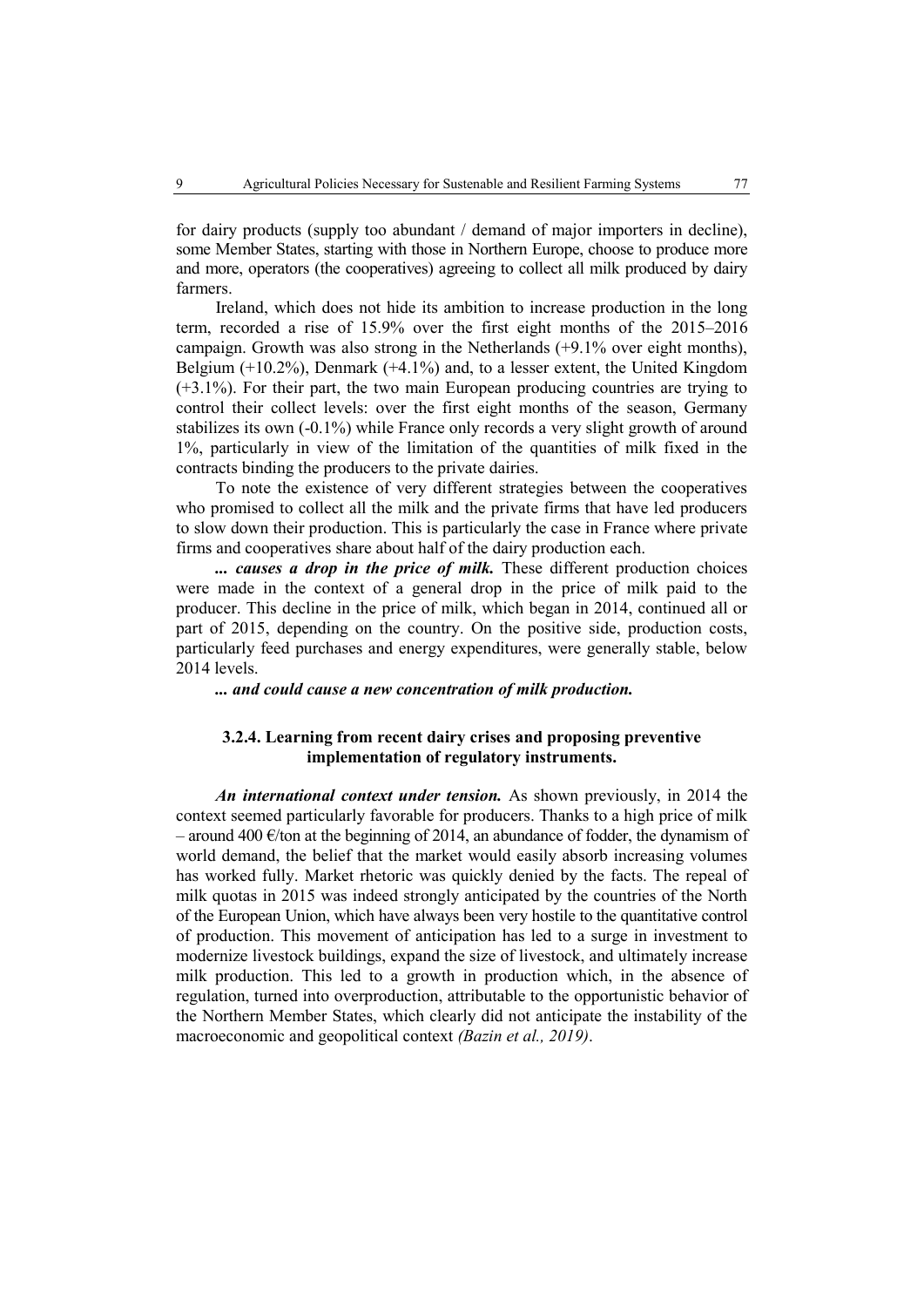*New European milk crises are predictable ...* In the last quarter of 2017, European milk production was boosted by more attractive prices. With the breeders regaining confidence, the production has grown by more than one million tons compared to the most recent forecasts of the Commission (European Commission, 2017). But production has also found a good level in the United States and Oceania. The risks of an imbalance in the global milk market in the face of higher supply growth than demand were high. A priori for the 2018 campaign, all the conditions seemed to be met again for a sharp drop in the price of milk : a strong European milk recovery, large stocks of powder and the suspension of the intervention decided by the Commission in early 2018. But the weather spared us a new crisis of overproduction : a late and snowy winter followed by an early, hot and very dry summer, on the north of Europe have slowed the European milk production and helped limit the fall in the price of milk. For a few months or semesters no doubt ... because the capacity to accelerate European milk production remains strong and exceeds the trend in global demand.

*Today, the outlook for the global dairy market is as follows:*

- **The global dairy market remains limited in volume and mainly concerns industrial products.** This global market is controlled by three exporters (New Zealand, EU, USA) that supply 70% of volumes.
- **There is increasing volatility in the price of milk in Europe**, which is in line with the world market price, but not related to the cost price.
- **Regarding Europe, it is clear that the average price of milk on the farm is now correlated with world butter-powder prices whose volatility is increasing.**
- The challenge of the world market made by the Commission and by many dairies to justify the exit of quotas leads to more volatility in the price of milk on the farm, with long periods when these market prices are lower than cost prices.
- **The EU has become the main disrupter of world exports.** Since 2014, preparing the exit of quotas, the EU has played a major role in amplifying the imbalances of the global dairy market. As early as 2014, with attractive milk prices and abundant fodder, the EU produced 60% of the additional production. In 2015 and until summer 2016, the EU's share of surplus formation rose to 80% due to the slowdown in Oceania production. Then from the summer of 2016, it was the European production that allowed the recovery of world prices until summer 2017. In autumn 2017, it is again the EU that fueled growth of the world dairy supply. Thus, in this narrowing market, new crises seem inevitable, but it is now the EU that is the main player. However, European producers will remain the most vulnerable in the coming years, especially compared to the more competitive New Zealand producers or to US producers protected by support prices.
- **Three other major players in the global dairy market are very unpredictable: China, India and Africa**.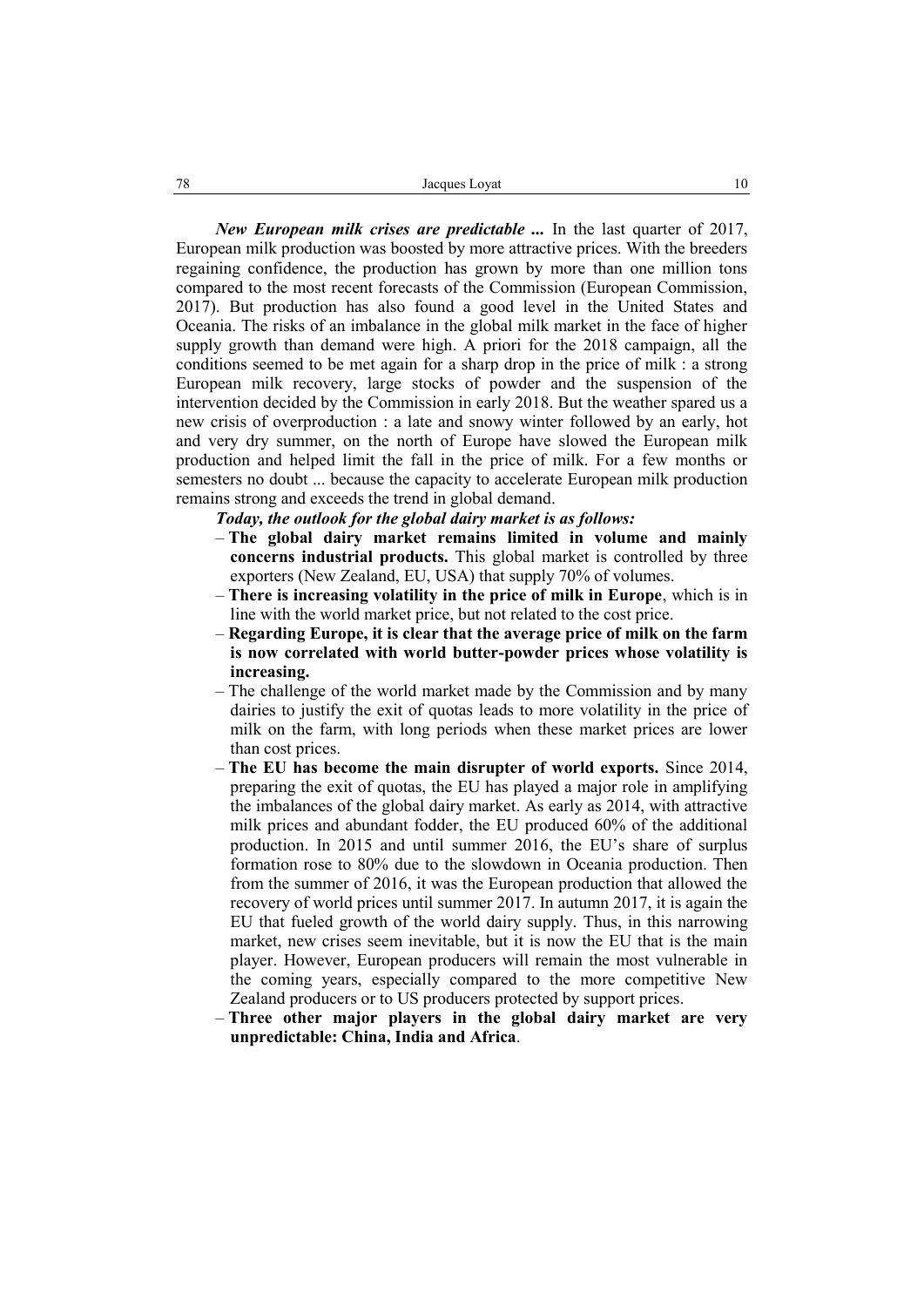In China, the dairy sector has been in crisis for 10 years. Following the scandal of melamine in 2008, the state will encourage the concentration and dairy integration of production and processing by supporting the development of large dairy units of several thousand cows and discouraging small producers.

India has developed dairy production on a dairy model that is the reverse of that of China. The strong increase in production interferes little on the world market because the additional production is absorbed by the internal market, the milk being the main source of animal proteins for the population.

As for Africa, it will remain the continent of malnutrition but also of a highrisk market. The Sahel countries pose the most urgent problems. In these countries, the very high population growth will cause considerable upheavals while the water resources are very limited. This opens market prospects for European dairy surpluses. But these European surpluses, subsidized by domestic support, can also compromise traditional African dairy farming, affecting tens of millions of families.

*What tools to prevent new milk crises?* The dairy sector is an almost ideal example to quickly realize this new European ambition of market regulation.

It concerns all EU countries, it is one of the leading economic sectors of agriculture and agribusiness, it is the main economic activity of many disadvantaged regions and supports several million families, from the production to distribution. But it is a very particular market, with a continuous supply all year, a fragile product, to quickly turn into multiple foods, liquid, solid, fresh or dry.

It is also a heavy industry requiring large investments for decades with low profitability, with a twice-daily strain for food and milking, all these constraints implying a little visibility on prices and revenues to ensure viability and the renewal of holdings. Finally, since a large part of the production is coming from grazing animals, the supply is sensitive to climatic hazards. On the demand side, this is fairly stable, if not rigid, for most dairy products throughout the year. Between this atomized, diversified, weather-dependent daily supply and a more and more demand for quality, there is the increasingly concentrated processing and distribution, which decide farm prices according to the prices at a world global market.

All these elements call for public regulation of this strategic and vulnerable sector *(Bazin et al., 2019)*.

*Market regulation instruments were set up by the Commission in 2016 to deal with the 2015–2016 dairy crisis.* A study by think tank Agriculture Strategies (2019) assesses the measures taken by the Commission during the 2015/16 milk crisis. It is recalled that the milk crisis is the direct result of the abolition of milk quotas. The "soft landing" strategy, aimed at progressively increase quotas before eliminating them in order to return to equilibrium, will remain in the annals of agricultural policy mistakes. In the face of falling prices, the Commission triggered Article 222 (of the Regulation (EU) no. 1308/2013 of the European Parliament and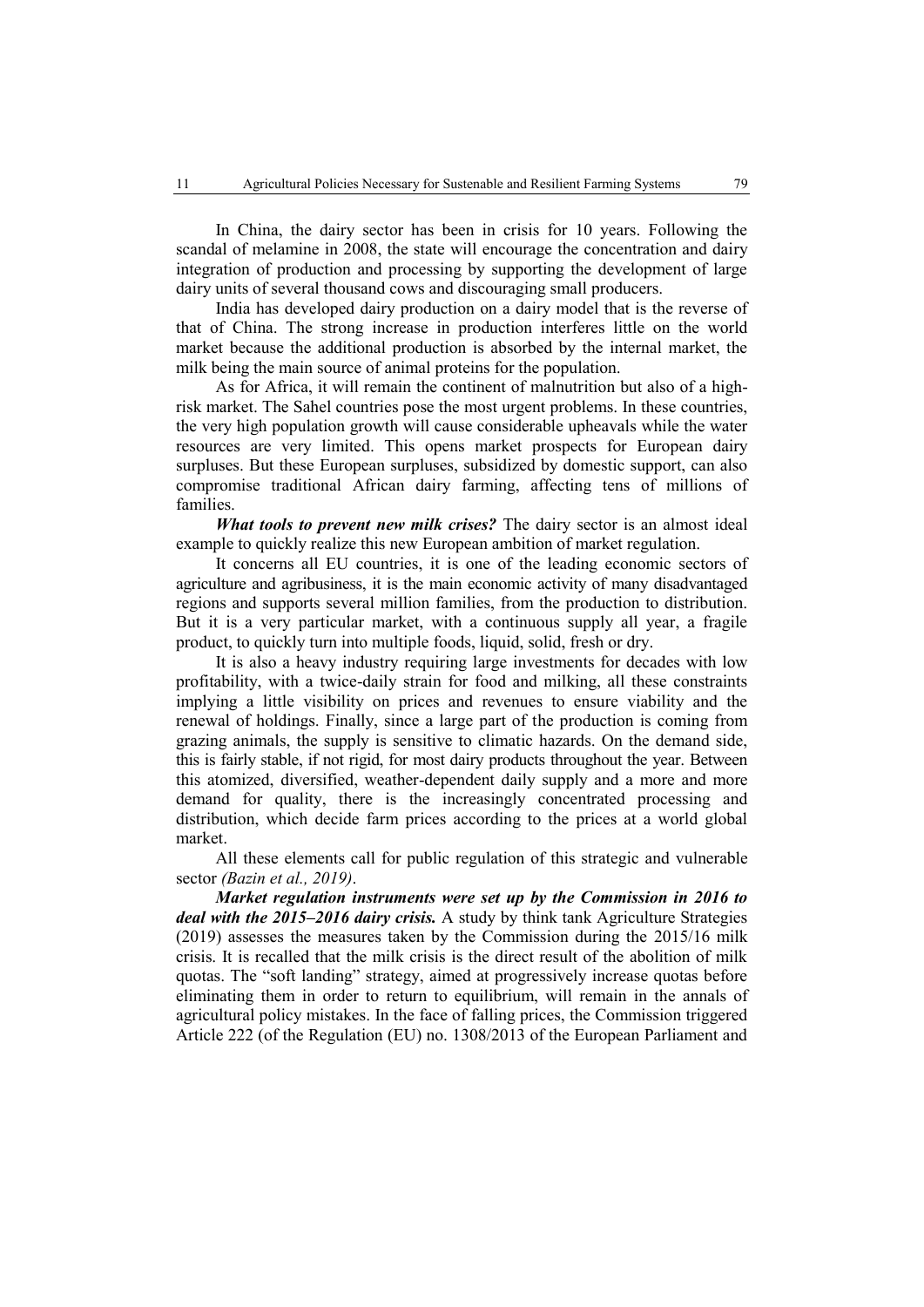of the Council of 17 December 2013), which temporarily authorizes cartels in the sector to remedy overproduction. This measure, very questionable in principle, had no effect. On the other hand, activated a few months later, aid for the voluntary reduction of milk production was effective since it allowed prices to rise as soon as it was announced. The measure has been well received: it has been adopted by 27 of the 28 EU countries and almost all of the proposed package has been requested by breeders from the first of four planned offers. Ireland and Belgium are the countries that have benefited the most. Although effective, the measure could have been implemented earlier, which would have avoided accumulating powder stocks in community reserves.

*And now?* But despite a crisis of exceptional magnitude, despite the demonstration that the temporary reduction was effective to recover prices, Phil Hogan, former EU Commissioner for Agriculture and Rural Development, did not want to include this mode of regulation in the Omnibus reform end 2017. It is, indeed, the logic of the market and free trade that must prevail. There will therefore be more room for some regions, including Ireland, where dairy farmers enjoy low production costs!

*Proposals to avoid new crises destructive of value and jobs (Bazin et al.,* 2019)

- **Consolidate public storage and reevaluate the intervention price.** The intervention price must be upgraded and coupled with supply management.
- **A regulation of the European milk supply achievable quickly in case of crisis risks.**
- **Better enforcement of European environmental regulations.** By limiting the concentration of milk production in the most intensive regions (compliance with the Nitrate Directive).

# 3.3. AN ANALYSIS OF THE PROPOSALS FOR THE POST-2020 CAP AND SOME KEYS FOR FUTURE DIRECTIONS FOR THE DEVELOPMENT OF SUSTAINABLE AND RESILIENT FARMING SYSTEMS

*Getting out of liberalism: another way for Europe.* Strategic consensus on agriculture must emerge on a European scale. This consensus must be based on a questioning of the free trade ideology based on the efficiency of the markets. A new multilateralism, in the spirit of the Treaty of Rome to guarantee food security, stabilize markets and guarantee agricultural incomes while adding environmental obligations, must be a powerful means of strengthening the Community framework.

The CAP must appear again as a cement of the European construction, in a strengthened democratic framework. And to quote Heyer *et al*. (2018): "We need a Europe that is an area of high democratic, social and ecological quality, a Europe capable of promoting and strengthening human and social rights that, for the time being, no country has raised more than it ... A Europe by and for the citizens ...".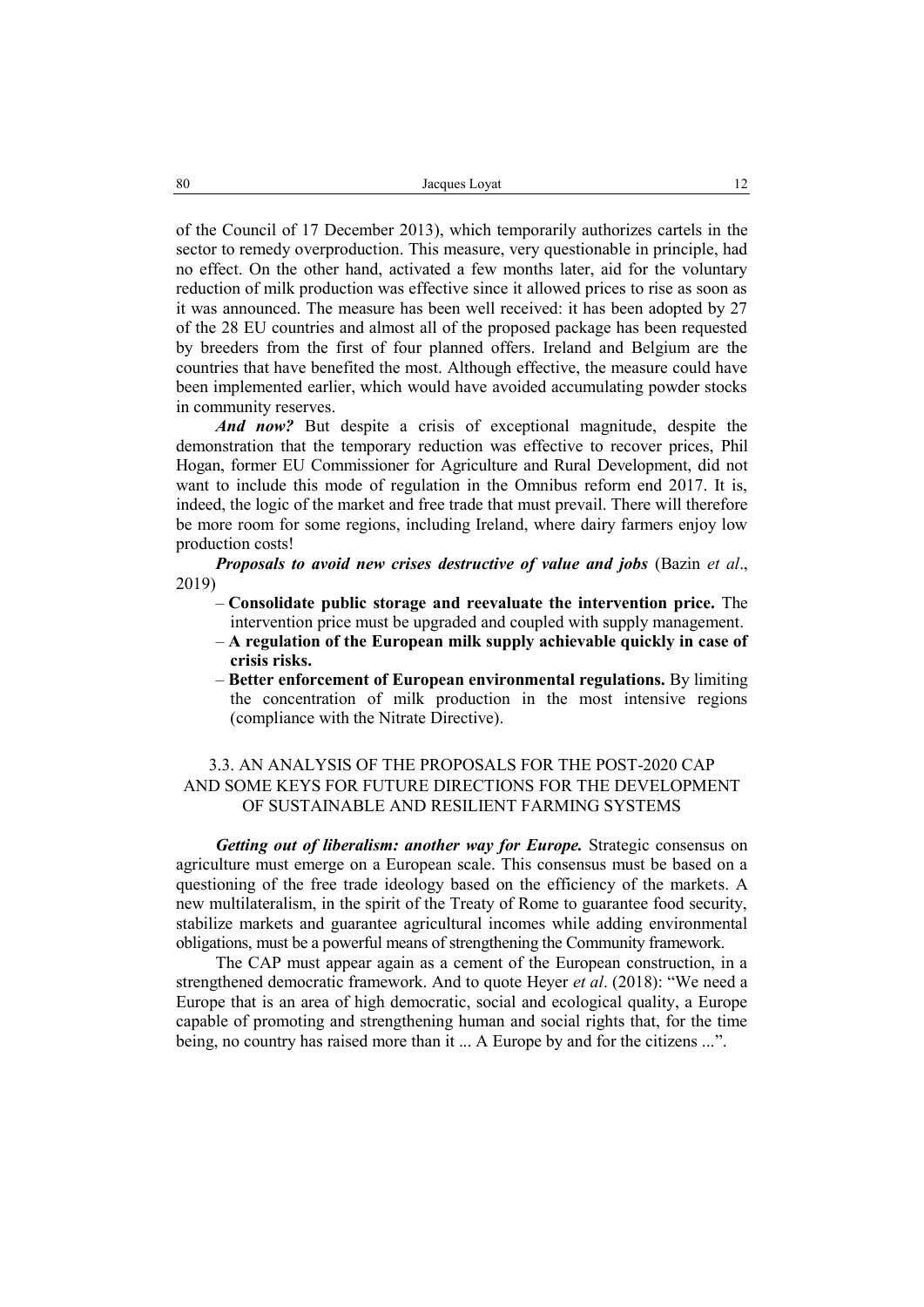# **3.3.1. The CAP: from the promotion of a single model of development towards progressive changes**

The common agricultural market was based on three principles:

– a Single Market;

– Community preference;

– financial solidarity.

Through them, it was the internal cohesion and integration of agricultural Europe within the Community that was realized. The Common Agricultural Policy then appears as the true founding act of the Common Market.

The CAP, created in 1962, was based on mechanisms (intervention price, threshold price for imports, export refunds and import levies) which guaranteed a Community preference and allowed for a presence in third markets. It offered producers a guarantee of purchase whatever their production, with the following consequences:

- price stabilization, to reduce risks and eliminate competition among producers;
- domestic prices aligned with high intervention prices allowing productivity gains;
- growth in production, independent of final demand, resulting in an accumulation of stocks and subsidized exports;
- an increase in budgetary expenditure for the benefit of the most productive farms.

*A unique model of development.* The model is based on family farms, protected by the common agricultural policy (Community preference and high guaranteed prices) and in France, in particular, by a structural policy.

As supply is not constrained by demand (it is infinite because of intervention mechanisms in the markets), the research and development effort focuses on productivity through improved techniques and genetic progress. The risk taken by the farmer is minimal, which explains that the management of the farm is a field abandoned by the research.

In the economic domain, models (exchanges, markets) take over, in a very neoclassical approach, according to the model then in force in the international organizations, in particular the OECD. The economic evaluation of the system consists in aggregating individual data, each farm having to optimize its results from a production function of its own. This evaluation does not take into account the overall efficiency of the sector or its external costs.

The ultimate goal is to get the most out of the differential productivity rent. Since rent is a heritage element, any change in its level has consequences not only in terms of income, but also patrimony. This explains the political difficulty of carrying out in-depth reforms, particularly in sectors where the market regulation mechanisms are the most important (field crops, milk, beef, sugar). This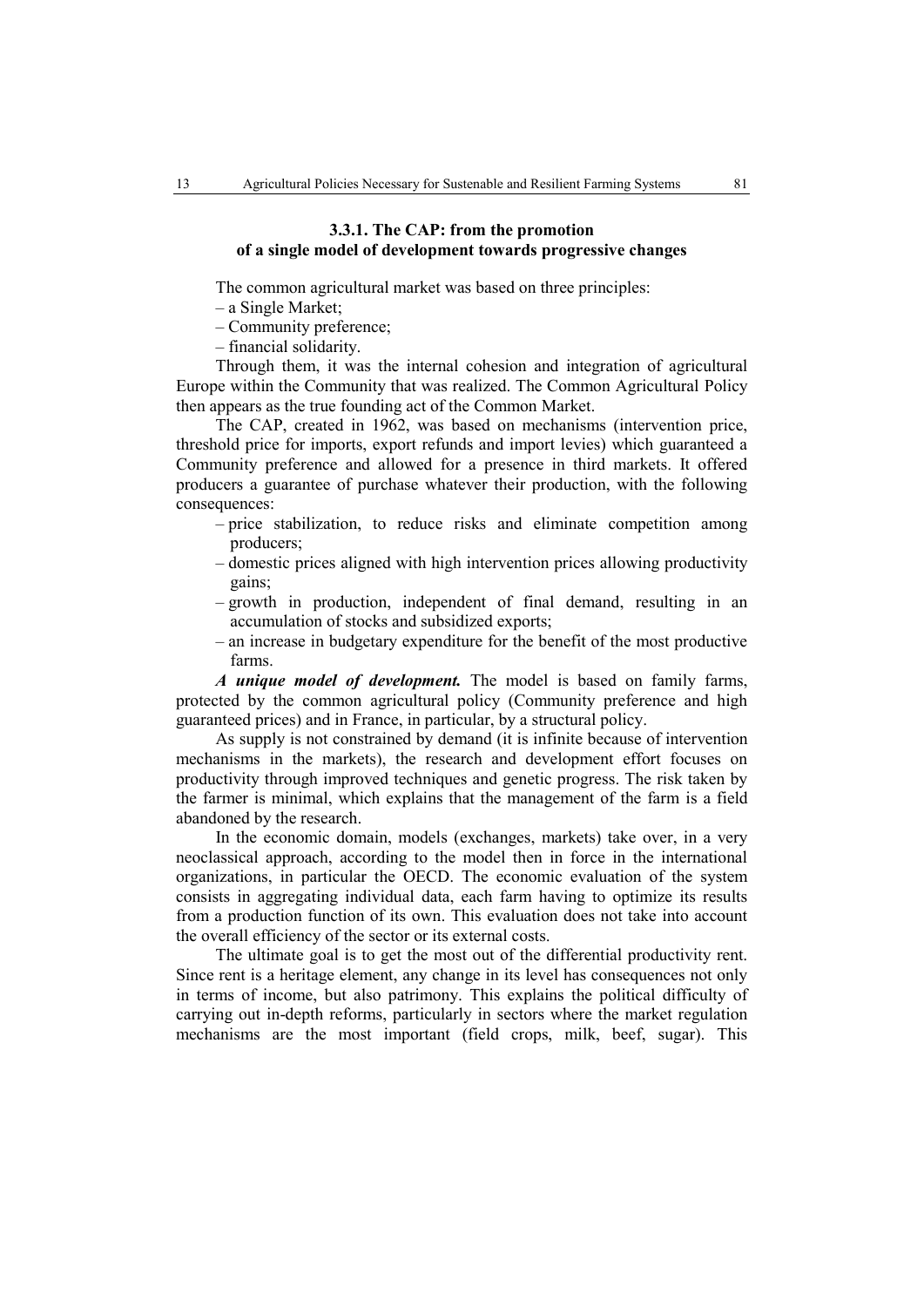questioning is all the more difficult to achieve because the development model is widely shared, both by professional managers and by the public authorities, with a particularly effective process of co-management of agricultural policies.

In summary, we can draw some lessons from the development of this unique model promoted by agricultural policies:

- a very great success of these policies compared to the initial objectives;
- adverse effects: supply / demand imbalance, subsidized exports with the reaction of the major exporting countries;
- a budgetary drift;
- damage to the environment: nobody cared, it did not enter the reasoning of management of exploitation;
- warnings (the Mansholt report) and the beginnings of adjustment (until the big dairy quota reform in 1984), predictive of major reforms that will follow.

*The evolution of the CAP.* Here is a summary of the main reforms:

- During the 1980s, in a European market in excess, introduction of production quota measures especially milk quotas in 1984;
- 1992 reform: in order to bring European market prices closer to those of the world market, lower support prices offset by direct aids; introduction of compulsory fallows;
- 1999 reform: continuation of price reductions and introduction of the second pillar of the CAP (rural development);
- 2003 reform: decoupled aids to strengthen market orientation;
- 2008 reform (health check of the CAP): continuation of the downward trend in producer price support, elimination of compulsory fallow, elimination of milk quotas in 2015, increased decoupling rate;
- 2014–2020 reform. In 2015, the decoupled aid is replaced by a three-part aid: the basic payment scheme (BPS), green payment, additional optional schemes. These latter are decoupled payments in addition to the BPS, for high value-added products, especially livestock, fruits and vegetables.

The aim of these reforms was to reduce market regulation mechanisms and to allow competition between producers. This is in line with greater liberalization in national agricultural policy, leading to a weakening of the family farming model and stronger forms of integration by the industrial sector.

It should be noted, however, that new concerns are emerging in environmental and rural development issues. The challenges identified are:

- *Economic*: food security and globalization, downward trend in productivity growth rates, price volatility, production cost pressures due to higher input prices and weakening of farmers' position in the food chain;
- *Environmental*: efficient use of resources, soil and water quality, threats to habitats and biodiversity;
- *Territorial*: rural areas facing demographic, economic and social changes, including depopulation and de-localization of businesses.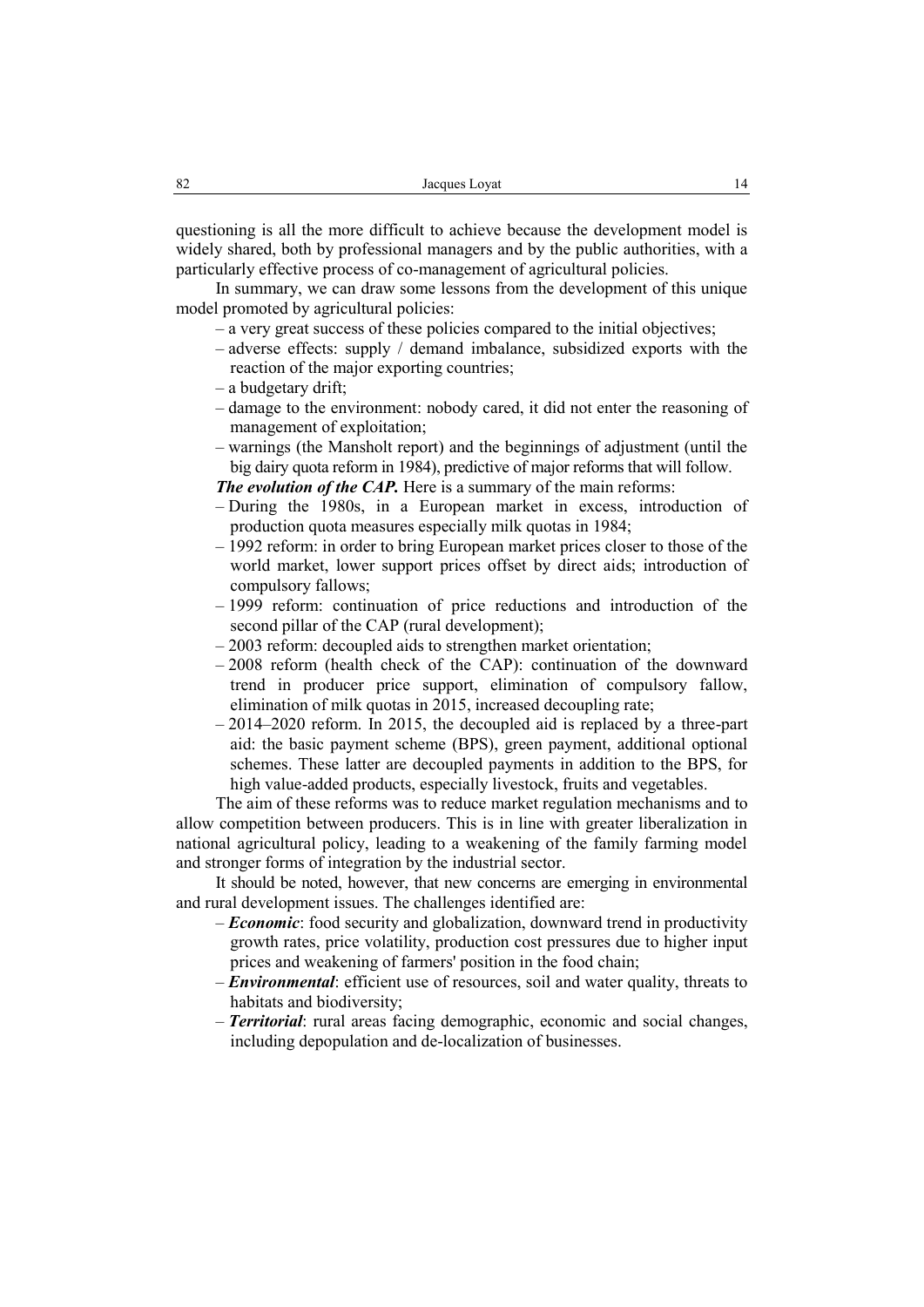#### **3.3.2. Decoupling of agricultural aid – a contested principle**

International trade negotiations have led to the decoupling of agricultural aid, a principle currently contested from outside by the EU partners, and from the inside, for its social and environmental failure (Courleux, 2019).

In the 1980s, the United States pursued a policy of supply management through, on the one hand, the public storage of surpluses and, on the other hand, the remuneration of farmers who agreed to set aside fields. In 1983, the United States thus had close to a grain harvest in advance in their public stocks and subsidized the setting aside of one third of their agricultural area.

With export subsidies, the EEC exported more than the United States in 1983 and 1984. It was the trigger for a trade war between the United States and Europe, which culminated in 1986 in the opening of a trade negotiation in GATT, the forerunner of the WTO. Agriculture then entered international trade negotiations.

This negotiation was not limited to the issue of lowering tariffs, the primary objective of the GATT negotiations. It was a matter for the United States and the EEC to remedy the imbalance of the international markets, which pulled prices down, while agreeing on the types of instrument to be favored for their respective agricultural policies. The negotiations led to an agricultural agreement that will be extended to the rest of the world through the 1994 Uruguay Round Agricultural Agreement, which still sets the WTO's agricultural policy rules.

The two main points of this agreement are the establishment of fallow land in Europe and the principle of decoupling agricultural subsidies.

Adopting a tool frequently used in the United States to counteract overproduction, the EEC agreed to reduce its unfair competition in international markets by setting up fallow subsidies that became mandatory from the 1992 reform.

But the main innovation comes from the decoupling of aid that corresponds to the logic of transforming support by prices into support paid directly to farmers, regardless of their production. It should be noted that the United States had, since the post-war period, adopted direct income support measures for farmers, which essentially varied with the level of prices. We then speak of counter-cyclical direct aid, deficiency payments.

"Decoupled aid is an economic ideal where the financial transfer is supposed to have no effect on the behavior of the beneficiaries. According to the formula, decoupled aid should lead to the least possible distortion of production and trade" (Courleux, 2019).

"The principle of decoupling is based on a strong assumption: that of the efficiency of agricultural markets, in other words on the propensity of prices to return to their equilibrium level, that of marginal complete production costs. Decoupling support would reduce all the distortions that prevent supply and demand from adjusting" (Courleux, 2019).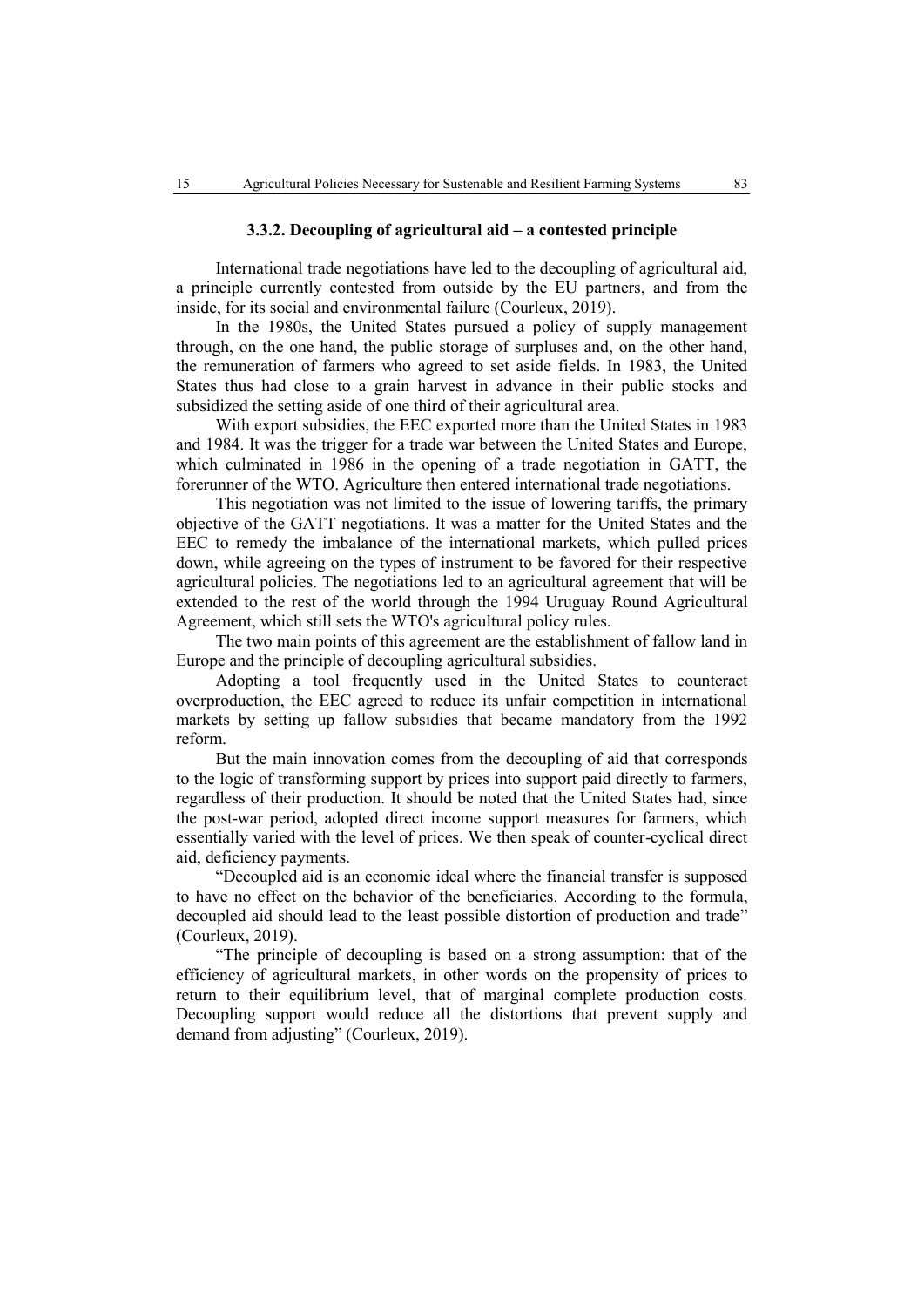The 2007–2008 food crisis, in which agricultural prices doubled or even tripled, challenged WTO precepts on agriculture. Agricultural markets are not as efficient as the theory suggests, and only small changes in production or stocks are enough to explain very large price changes. When food security is at stake, speculative phenomena are inevitable.

As for European agriculture, it is confronted with contradictory injunctions: it is a question of respecting the strictest environmental standards, while playing the card of the hyper-competitiveness with some competitors with the lower social and environmental requirements.

It is necessary to rebalance the weight of the different objectives, in order to respect the social and environmental requirements, including those of climate change with the sequestration of carbon in soils. The CAP will have to build on a new paradigm integrating three main axes:

– The structural instability of agricultural markets and food security;

– Geopolitics and the constitution of a new world economic order;

– The challenges of depleting natural resources and of climate change.

# **3.3.3. Prospects for the post-2020 CAP for sustainable and resilient farming systems**

*The priorities of* "*La Plateforme pour une autre PAC (2019)*":



The new CAP will have to take into account the extreme diversity of situations, economic, social and territorial, and reason in terms of development models to be promoted. How can we maintain a common policy and avoid the temptation to renationalize agricultural policy?

The question of the beneficiaries of this new CAP arises both from producers and from consumers.

Among the priorities of the post-2020 CAP are:

- Co-building the CAP with citizens and public actors in the environment and health.
- Support productions for healthy, quality food.
- Develop local food supply dynamics that meet citizens' expectations.
- Making organic farming accessible to all farmers.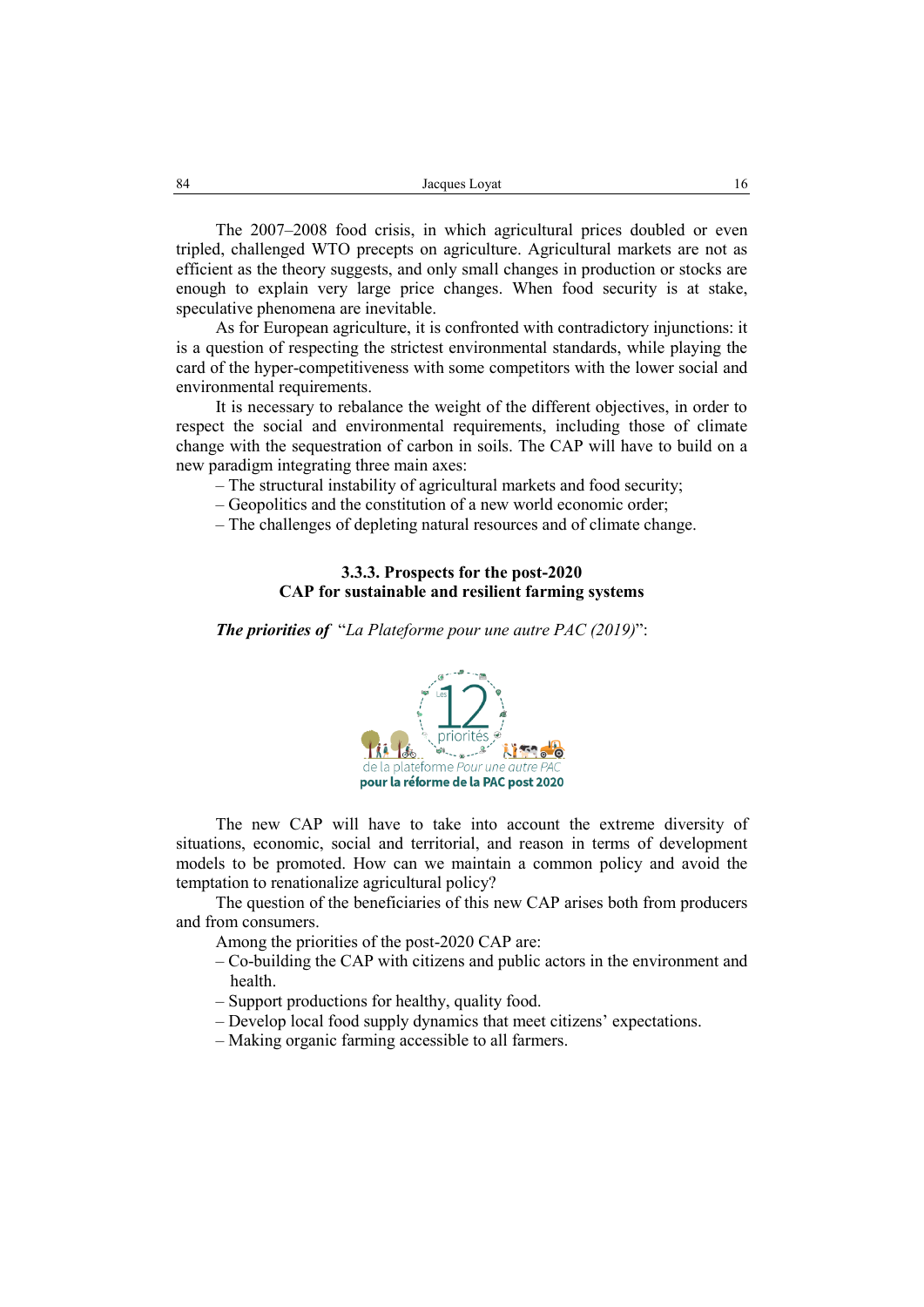- Fund the agroecological transition of farms, including pesticide removal.
- Recognize virtuous environmental practices and compensate them.
- Managing health and climate risks.
- Empowering farmers to protect themselves against price volatility and ensure income.
- Ending trade that interferes with family farming in Southern countries.

*A consolidated set of agroecological principles.* The so-called "industrial" agroecosystems require systemic change to become sustainable and to address food security and nutrition, and that simply implementing some practices and changing some technology is not sufficient; rather the application of agroecological principles and a redesign of farming systems is required.

Agroecological practices harness, maintain and enhance biological and ecological processes in agricultural production, in order to reduce the use of purchased inputs that include fossil fuels and agrochemicals and to create more diverse, resilient and productive agroecosystems. According to HLPE Agroecological approaches, agroecological farming systems value, inter alia: diversification; mixed cultivation; intercropping; cultivar mixtures; habitat management techniques for crop-associated biodiversity; biological pest control; improvement of soil structure and health; biological nitrogen fixation; and recycling of nutrients, energy and waste (FAO, 2019).

Agroecology is available without or with very few pesticides and the most advocated technics are:

- use of rustic varieties and therefore less demanding in chemical inputs;
- diversified rotations and, whenever possible, annual crop associations in order to obtain high biodiversity and to reduce, or even eliminate, use of pesticides or replace them with natural auxiliaries of cultures (like ladybugs);
- agriculture-livestock association (whether cattle or small ruminants, pigs and poultry...) which leads to better efficiency of production and reduction of economic or climate-related risks;
- association of useful trees, annual crops (agroforestry) and hedgerows;
- techniques improving farm autonomy whether at seed level (few hybrids, no GMOs) or reduced fertilizer purchases, which are less essential because of the agriculture-livestock integration and the presence of nitrogen-fixing legumes in inter-culture rotations.

# **4. AS A CONCLUSION: MARKETS AND PUBLIC POLICIES IN ORDER TO ENSURE FOOD SECURITY AND PROTECT FAMILY FARMS**

Supply and food security must be understood in their dual global and local dimension. This refers to the dynamics of local and global markets, but also to public agricultural and food policies. It is assumed that markets are not the only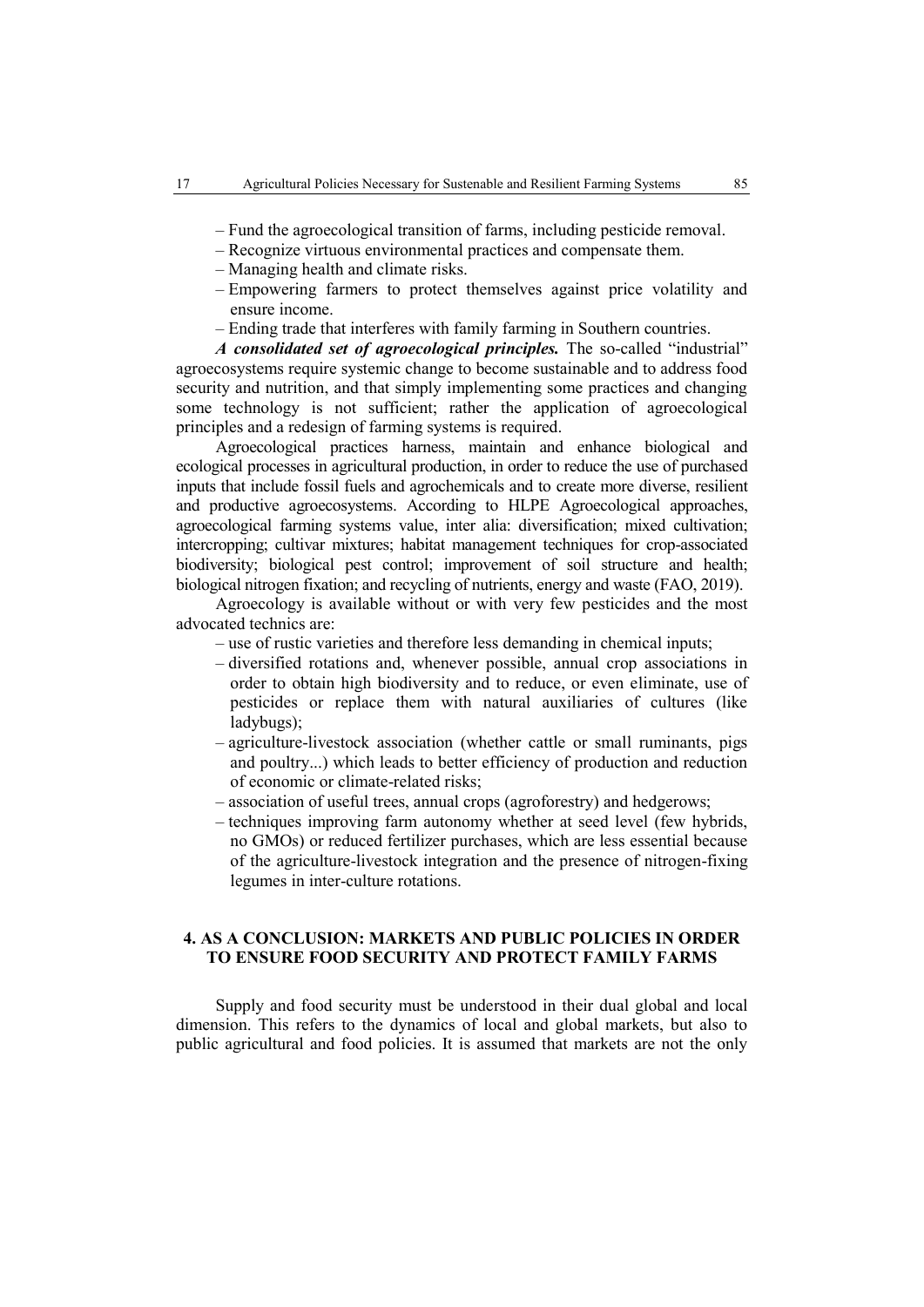ones that can meet the needs. One of the keys to food security is then based on the development of national food production, which implies an increase in investments in food production from agriculture for the domestic market. In the face of food security challenges, agricultural activity must be expanded and intensified in all regions of the world, where this is possible.

It is a question of "creating the conditions so that all the peasants of the world, and not only a minority of them, can build, extend and exploit cultivated ecosystems capable of producing, without harm to the environment, a maximum quality food. And for that, it is necessary above all to guarantee to all these peasants sufficiently high and stable prices so that they can live worthily of their work, to invest and to progress" (Mazoyer, 2008).

According to the annual report on "The State of Food Security and Nutrition in the World" (FAO *et al*., 2019), published on July 15, 2019 by several UN agencies, the roots of hunger and malnutrition are poverty and social inequality. The countries where hunger increases the most are not the poorest, but countries highly dependent on imports and exports. The report shows that 54% of the countries where undernourishment has increased in recent years are countries dependent on international commodity markets, mainly food.

The dairy sector, as shown previously, is one of the leading economic sectors in EU agriculture, with a fragile product. In front of an atomized and diversified supply, a demand for quality and an increasingly concentrated processing and distribution, there is a need for public regulations.

And to finish on current issues:

- The draft commercial agreement concluded between the EU and Mercosur on June 28, 2019, clearly raises the question of the dangers of free trade for both producers and the environment (Agricultures et Territoires, Chambres d'agriculture, 2019).
- The agreement between Canada and the EU (CETA, Comprehensive Economic and Trade Agreement) can be analyzed as an insurance against the rise of protectionism and for the opening of the market. But fears remain about the divergent health standards. Health standards applicable in Europe are not automatically valid for imported products. In addition, the Investor-State Dispute Settlement (ISDS) mechanism is an exceptional jurisdiction that grants companies the same status as governments : if a State passes a law that reduces the profits of a company, it can sue it before an arbitral tribunal. This ISDS mechanism amounts to privatizing the system for settling disputes between States.

It is hoped that future negotiations will make it possible to set up local, national and international policies to regulate animal production, vegetable and environmental protection.

*Here, the injunctions of IAASTD retain all their relevance.*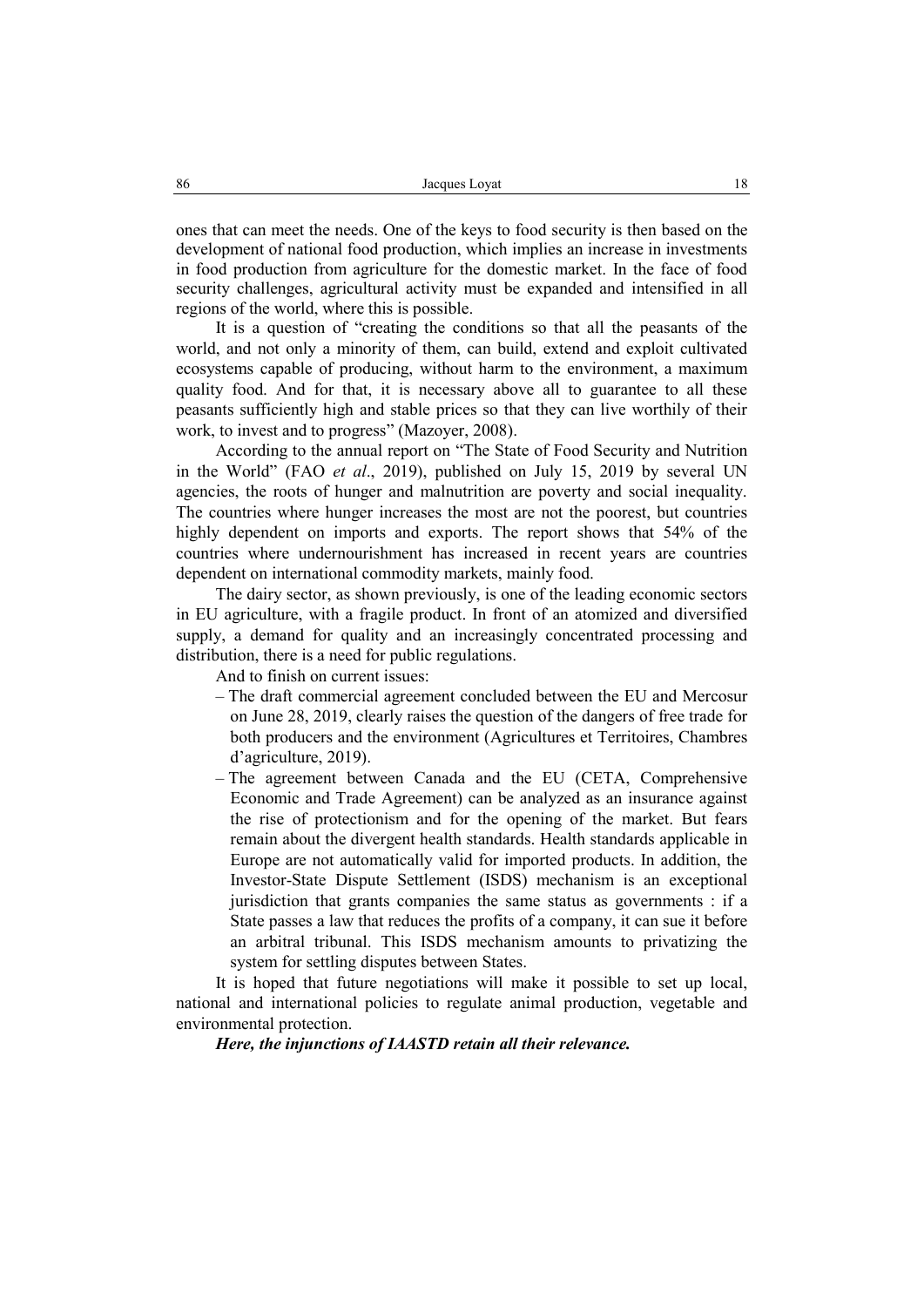#### **REFERENCES**

1. Agriculture Strategies, 2018. *Note de référence stratégique pour une réforme en profondeur de la PAC dans un cadre multilatéral à renouveler*, 25 mai 2018. Available at: <http://www.agriculturestrategies.eu/wp-

content/uploads/2018/06/Note\_Reference\_Strategique\_Consensus\_Reforme\_PAC\_250518-1.pdf> [Accessed September 2019].

- 2. Agriculture Strategies, 2019. *Les outils de gestion des crises de marchés agricoles dans le cadre de la PAC post 2020.* Available at: <http://www.agriculture-strategies.eu/wp-content/uploads/ 2019/03/Brève-n°33-Les-outils-de-gestion-des-crises-de-marchés-agricoles-dans-le-cadre-de-la-PAC-post-2020.pdf> [Accessed September 2019]*.*
- 3. Agricultures et Territoires, Chambres d'agriculture, 2019. *Accord de libre-échange UE-Mercosur – Menaces sur le secteur agro-alimentaire européen.* APCA: Analyses et perspectives, n° 1905, juillet 2019. Available at: <https://chambres-agriculture.fr/actualites/toutes-les-actualites/detailde-lactualite/actualites/accord-ue-mercosur-menaces-sur-lagriculture-francaise-etlenvironnement/> [Accessed September 2019].
- 4. Bazin, G., Pflimlin, A. and Pouch, T., 2019. *Secteur laitier par gros temps. Tirer les enseignements des crises laitières récentes et proposer la mise en œuvre préventive d'instruments de régulation*. Académie d'Agriculture de France, janvier 2019. Available at: <https://www.agri-mutuel.com/ wp-content/uploads/2019/01/criseslaitieresaaffinalgbazinapflimlintpouch2019.pdf> [Accessed September 2019].
- 5. Courleux, F., 2019. Politique agricole commune, vers un acte III? *Alternatives économiques, L'économie politique n°82 (01.04.2019)*. Available at: <https://www.alternatives-economiques.fr/ politique-agricole-commune-vers-un-acte-iii/00089335> [Accessed September 2019].
- 6. EUR-Lex, 2013. Database [online]. Règlement (UE) nº 1308/2013 du Parlement Européen et du Conseil du 17 décembre 2013. Available at: <https://eur-lex.europa.eu/LexUriServ/LexUri Serv.do?uri=OJ:L:2013:347:0671:0854:fr:PDF> [Accessed September 2019].
- 7. FAO, 2019. *HLPE Report 14 (July 2019): Agroecological and other innovative approaches for sustainable agriculture and food systems that enhance food security and nutrition.* A report by the High-Level Panel of Experts (HLPE) on Food Security and Nutrition of the Committee on World Food Security, Rome 2019. Available at: <http://www.fao.org/3/ca5602en/ca5602en.pdf> [Accessed September 2019].
- 8. FAO, IFAD, UNICEF, WFP and WHO, 2019. *The State of Food Security and Nutrition in the World 2019. Safeguarding against economic slowdowns and downturns*. Rome, FAO. Available at: <http://www.fao.org/3/ca5162en/ca5162en.pdf> [Accessed September 2019].
- 9. Galtier, F., 2019. *Le libre-échange est-il compatible avec la sécurité alimentaire mondiale? Quelques leçons de la crise de 2008*. Le Blog de la Fondation FARM, 14 juin 2019. Available at: <http://www.fondation-farm.org/zoe.php?s=blogfarm&w=wt&idt=3755> [Accessed September 2019].
- 10.Gérard, F., Piketty M-G. and Boussard, J-M., 2007. *Analyse de l'impact de scénarios de libéralisation des échanges agricoles internationaux à partir du modèle ID<sup>3</sup>* , Rapport final: décembre 2007, Ministère de l'Agriculture et de la Pêche, France. Available at: <http://agents.cirad.fr/pjjimg/ francoise.gerard@cirad.fr/rapport\_final\_ID3.pdf> [Accessed September 2019].
- 11.Heyer, E., Lokiec, P. and Meda D., 2018. *Une autre voie est possible*, Flammarion, 2018. Available at: <https://editions.flammarion.com/Catalogue/hors-collection/documents-temoignages -et-essais-d-actualite/une-autre-voie-est-possible> [Accessed September 2019].
- 12.Loyat, J., 2016. *La Documentation Française: Le casse-tête de la suppression des quotas laitiers.* Available at: https://www.ladocumentationfrancaise.fr/pages-europe/pe000039-politique-agricolecommune.-le-casse-tete-de-la-suppression-des-quotas-laitiers-par-Jacques-Loyat-25-10-2016 [Accessed October 2016]
- 13.Mazoyer M., 2008. *La situation agricole et alimentaire mondiale: causes, conséquences, perspectives.* Conférence donnée à l'Assemblée générale de l'ADEPTA le 24 juin. Available at: